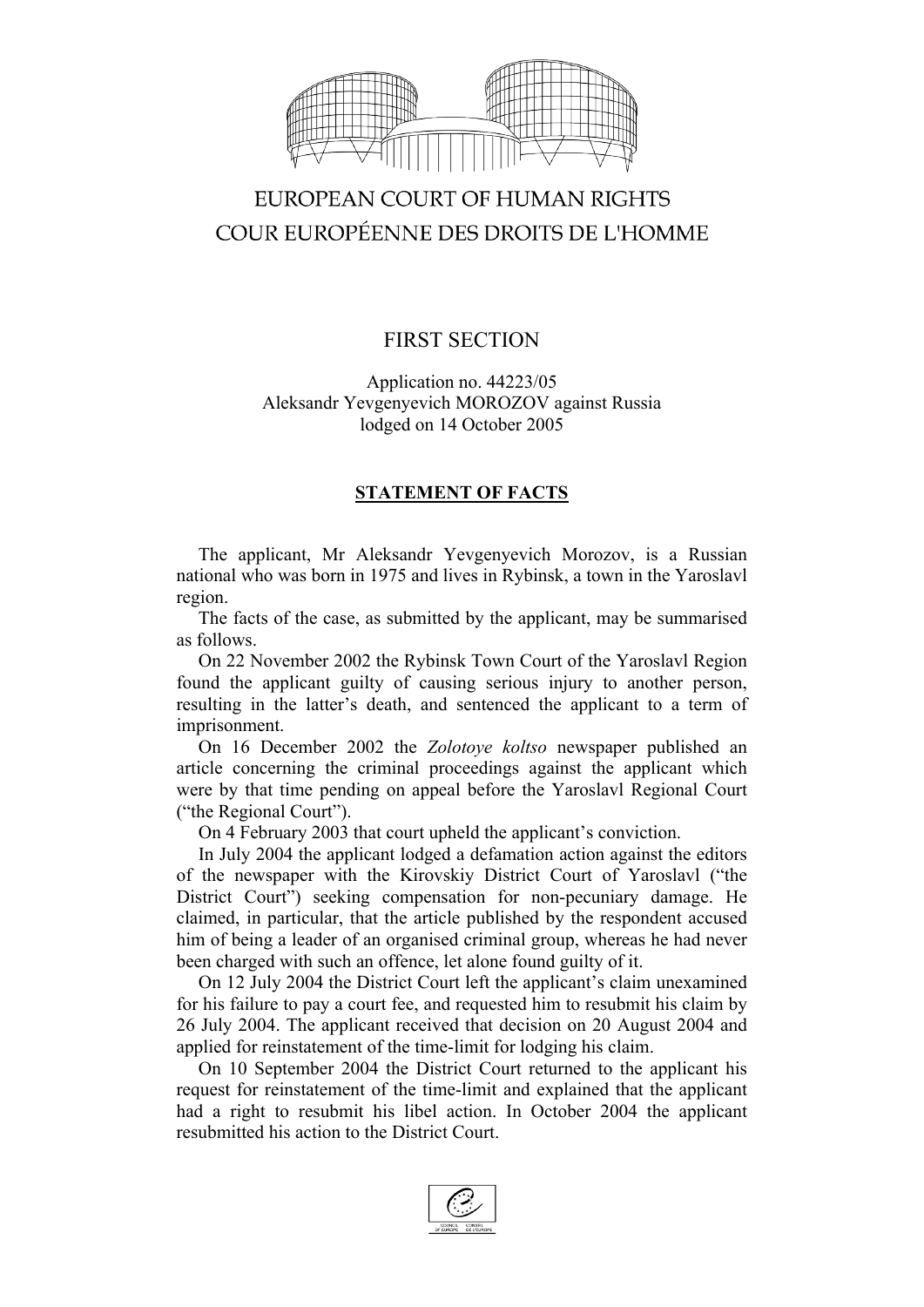On 26 November 2004 the District Court sent the applicant a notification that his case would be examined on 30 November 2004.

On 29 November 2004 the applicant applied to a court for leave to appear at the hearing of 30 November 2004. It is unclear whether or not the District Court examined the applicant's request for leave to appear at the hearing and issued a decision in this respect.

On 30 November 2004 the District Court examined the applicant's action in his absence. A representative of the respondent newspaper's editor was present at the hearing and submitted that the article in question had not infringed the applicant's rights, since it had been based on the judgement by which the applicant had been found guilty of a criminal offence. On the same date the District Court dismissed the applicant's action.

In his appeal against the judgment of 30 November 2004 the applicant complained, among other things, that his action had been examined in his absence. It is not clear whether the applicant sought leave to attend the appeal hearing.

On 28 January 2005 the Regional Court left the applicant's appeal unexamined because he had failed to pay the court fee.

On 25 April 2005 the Regional Court examined the applicant's appeal in his absence. It appears that the respondent was not present either. The Regional Court found that the District Court's decision to examine the applicant's claim in his absence was lawful, and upheld the judgment of 30 November 2004.

By final decisions of 1 April and 12 July 2005 the Regional Court dismissed the applicant's complaints against the prosecutor's decisions refusing the applicant's request for criminal proceedings to be reopened because of newly discovered circumstances.

#### COMPLAINTS

1. The applicant complains under Articles 6 and 13 that libel proceedings against the editors of the *Zolotoye koltso* newspaper, which ended on 25 April 2005, were unfair. In particular, the applicant complains that:

(a) on 12 July 2004 the District Court left his libel claim against the editors of the newspaper unexamined, and on 10 September 2004 the District Court returned his request for reinstatement of the time-limits for his libel action to be lodged;

(b) on 30 November 2004 the District Court examined his libel claim in his absence and on 25 April 2005 the Regional Court examined his appeal against the judgment of 30 November 2004 in his absence;

(c) the District Court was not impartial.

2. The applicant further complains under Article 6 that the libel proceedings were very lengthy.